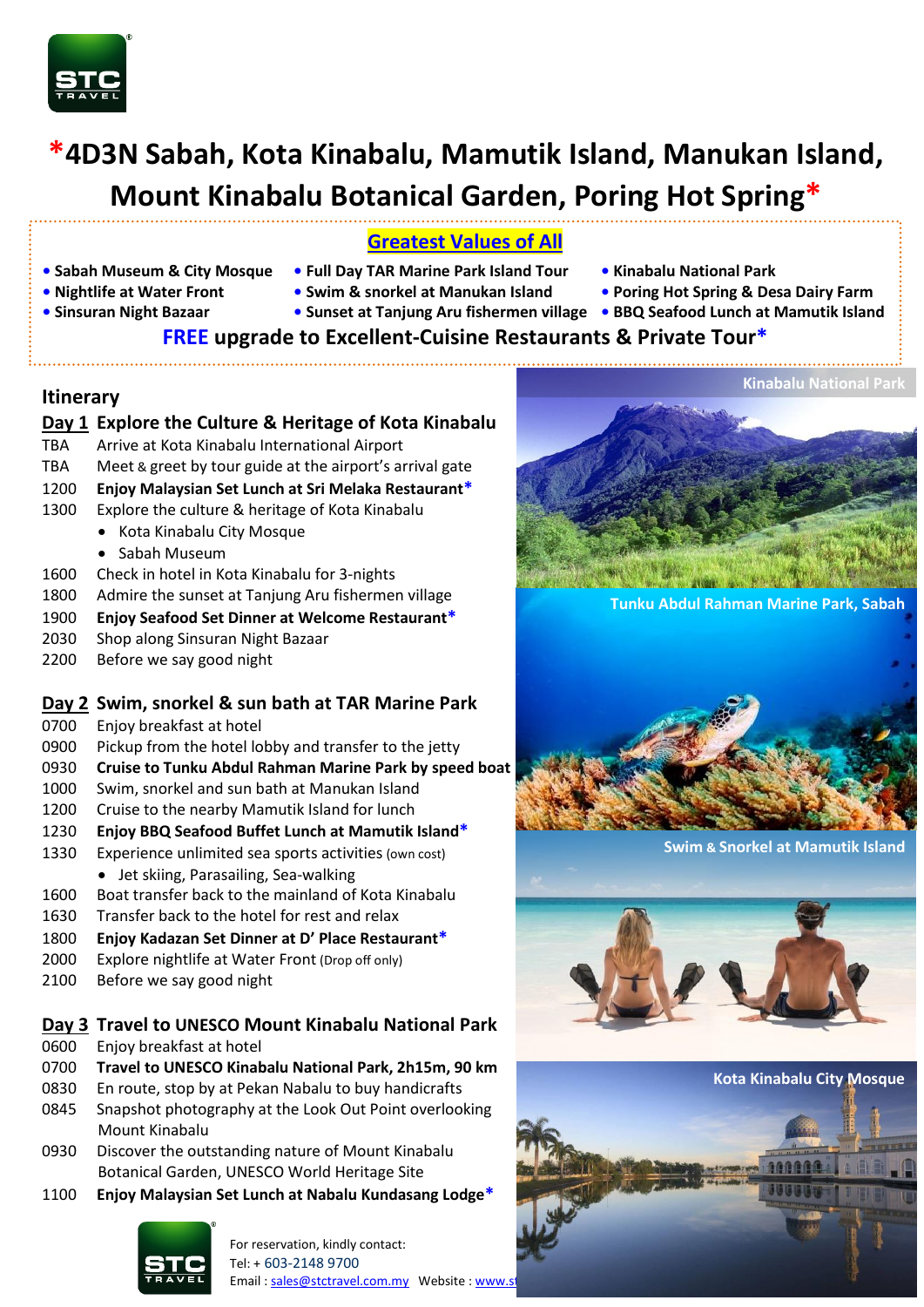

- 1230 Explore the cow milking process at Desa Dairy Farm and learn how to feed the calves & baby goats
- 1330 Indulge yourself in fresh dairies products such as Fresh Milk, Cheese, Yogurts, Ice Creams
- 1345 Transfer to Poring Hot Spring, 1h05m, 39km
- 1500 Trek on the nature trail of Kinabalu Rainforest, 0h30m
- 1530 **Experience the adventure of 41m Tree Top Canopy Walk**
- 1630 Dip yourself into Poring's natural sulphuric hot springs pool
- 1730 Transfer back to Kota Kinabalu, 2h30m, 102km
- 2000 **Enjoy Grilled Set Dinner at Shoney's Dining & Bar\***
- 2200 Before we say good night

#### **Day 4 Transfer to the airport**

- 0700 Enjoy breakfast at hotel
- TBA Transfer to the airport for flight check in
- TBA Depart for home by flight



| <b>Tour Code: BKI4DTARNP</b> |                                                         | <b>Tour Fare (MYR)</b><br>(Per person per package) |                       |                     |                        |                         |                        | <b>Extension Night</b><br>(Kota Kinabalu City Hotels)<br>(Per room per night) |                            |                          |
|------------------------------|---------------------------------------------------------|----------------------------------------------------|-----------------------|---------------------|------------------------|-------------------------|------------------------|-------------------------------------------------------------------------------|----------------------------|--------------------------|
| <b>Star</b>                  | <b>Hotels</b>                                           | $\overline{2}$<br><b>ADT</b>                       | $3 - 5$<br><b>ADT</b> | $6-8$<br><b>ADT</b> | $9 - 11$<br><b>ADT</b> | $12 - 14$<br><b>ADT</b> | <b>Single</b><br>Supp. | SGL/<br><b>TWN</b>                                                            | <b>Extra</b><br><b>Bed</b> | <b>CNB</b><br><b>ABF</b> |
| $3*$                         | Hotel Shangri-La KK, (SUP), Rating: 7.9                 | 1329                                               | 1319                  | 1309                | 1279                   | 1239                    | 359                    | 240                                                                           | 110                        | 40                       |
| $3*$                         | Dreamtel Kota Kinabalu, (STD)*,<br>Rating $: 8.0$       | 1339                                               | 1329                  | 1319                | 1299                   | 1269                    | 379                    | 240                                                                           | N/A                        | 40                       |
| $4*$                         | Ming Garden Hotel & Residences, (SUP),<br>Rating: $7.7$ | 1479                                               | 1469                  | 1459                | 1439                   | 1409                    | 499                    | 330                                                                           | 110                        | 40                       |
| $4*$                         | Promenade Hotel, (STD), Rating: 8.0                     | 1469                                               | 1449                  | 1439                | 1419                   | 1389                    | 489                    | 320                                                                           | 140                        | 40                       |
| $4*$                         | Horizon Hotel, (SUP), Rating: 8.2                       | 1529                                               | 1519                  | 1509                | 1479                   | 1469                    | 549                    | 360                                                                           | 150                        | 40                       |
| $4*$                         | Grandis Hotel, (SUP), Rating: 8.5                       | 1679                                               | 1659                  | 1649                | 1629                   | 1619                    | 699                    | 440                                                                           | 160                        | 40                       |
| $5*$                         | Le Meridien Kota Kinabalu, (Classic),<br>Rating: $8.5$  | 1879                                               | 1869                  | 1859                | 1839                   | 1829                    | 889                    | 570                                                                           | 190                        | 60                       |
| $5*$                         | Hyatt Regency Kinabalu, (STD), Rating: 8.2              | 1879                                               | 1869                  | 1859                | 1839                   | 1829                    | 889                    | 570                                                                           | 200                        | 50                       |

## **Inclusive of:**

- 03 Nights Hotel Accommodation
- 03 Breakfasts, 03 Lunches and 03 Dinners
- Private Land Transportation
- Boat transfers during the island trip is on SIC basis
- Entrance Fees according to the itinerary
- English Speaking Tour Guide Service